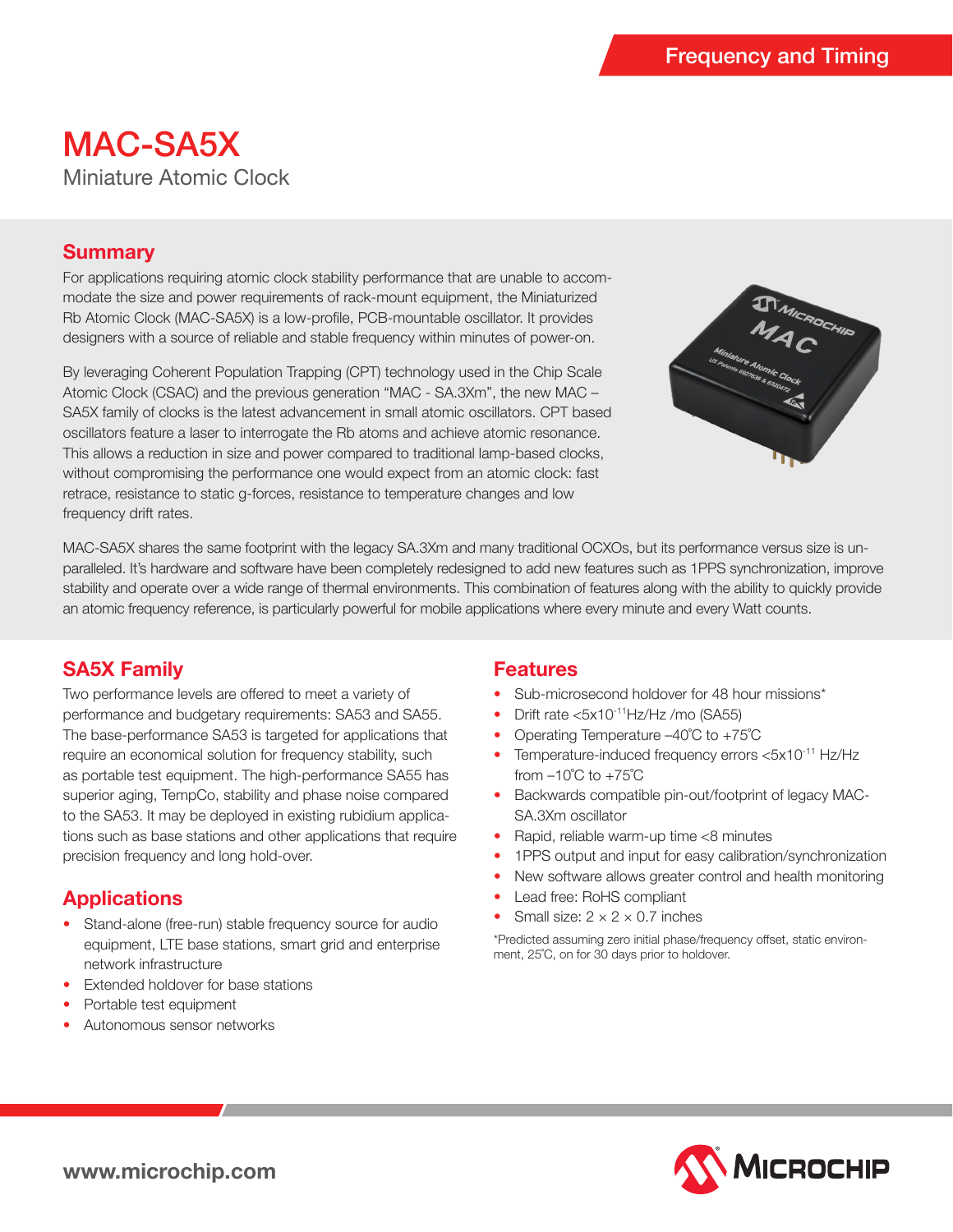### **Electrical**

| <b>RF Output (Pin 3)</b>                                 |                                    |                                     |                                               |
|----------------------------------------------------------|------------------------------------|-------------------------------------|-----------------------------------------------|
| Frequency                                                |                                    |                                     | 10 MHz                                        |
| Format                                                   |                                    |                                     | CMOS (0 to 3.3V)                              |
| Load Impedance                                           |                                    |                                     | $1 M\Omega$                                   |
| <b>Rise/Fall time</b>                                    |                                    |                                     | $<$ 4 nS                                      |
| <b>Duty Cycle</b>                                        |                                    |                                     | 50% ±10%                                      |
| Quantity                                                 |                                    |                                     | 1                                             |
|                                                          | 1PPS Output (Pins J1-17, 19)       |                                     |                                               |
| Format                                                   |                                    |                                     | <b>LVDS Square Wave</b>                       |
| Level                                                    |                                    |                                     | EIA/TIA-644 compliant                         |
| <b>Rise/Fall time</b>                                    |                                    |                                     | $<$ 4 nS                                      |
| Pulse Width (Programmable)                               |                                    |                                     | $20 \mu S$<br>$(100 nS - 100 mS, 10 nS step)$ |
| Quantity                                                 |                                    |                                     | 1                                             |
|                                                          | 1PPS Input (Pins J1-5,7 or J1-1,3) |                                     |                                               |
| Format                                                   |                                    |                                     | <b>LVDS Rising Edge</b>                       |
| Level                                                    |                                    |                                     | EIA/TIA-644 compliant                         |
| Quantity                                                 |                                    |                                     | 2                                             |
| Minimum PW                                               |                                    | 100 <sub>ns</sub>                   |                                               |
| <b>Serial Communication (Pins 7,8)</b>                   |                                    |                                     |                                               |
| Protocol                                                 |                                    |                                     | RS232 UART                                    |
| Format                                                   |                                    | CMOS (0 to 3.3V)                    |                                               |
| Tx/Rx Impedance                                          |                                    | $1 M\Omega$                         |                                               |
| <b>BAUD</b> rate                                         |                                    |                                     | 57600                                         |
| <b>High Speed Communication (Pins J1-2,4,6)</b>          |                                    |                                     |                                               |
| Protocol<br>USB compatible                               |                                    |                                     |                                               |
| Built In Test Equipment (BITE) Output (Pin 6)            |                                    |                                     |                                               |
| Format                                                   |                                    | CMOS (0 to 3.3V)                    |                                               |
| Load Impedance                                           |                                    | $1 M\Omega$                         |                                               |
| $0 =$ Normal Operation<br>Logic<br>$1 = No Physics Lock$ |                                    |                                     |                                               |
| Alarm Output (J1-20)                                     |                                    |                                     |                                               |
| Format                                                   |                                    | CMOS (0 to 3.3V)                    |                                               |
| Load Impedance                                           |                                    | $1 M\Omega$                         |                                               |
| Logic                                                    |                                    | $0 =$ Normal Operation, $1 =$ Alarm |                                               |
| Power Input (Pin 5)                                      |                                    |                                     |                                               |
| <b>Voltage Range</b>                                     |                                    |                                     | 4.5 to 32 VDC                                 |
| <b>Power Consumption</b>                                 |                                    | **Typical (W)                       | Max (W)                                       |
|                                                          | @ 65°C:                            | 4.0                                 | 6                                             |
| Operating                                                | @ 25°C:                            | 6.3                                 | 8                                             |
|                                                          | $@ -10°C:$<br>@ -40°C:             | 8.3<br>10.0                         | 11<br>14                                      |
| Warmup                                                   | @All Temps:                        |                                     | 14                                            |

\*\*Ambient temperature. Each thermal environment will affect exact power consumption/TempCo. Contact factory for details. DO NOT EXCEED 75°C MEASURED AT BASEPLATE.

#### **Performance Parameters**

| Time to Lock            | $8m > -10°C$<br>$12m \ ( < -10^{\circ}C)$                                                           |
|-------------------------|-----------------------------------------------------------------------------------------------------|
| Analog Tuning Range     | $+1 \times 10^{-8}$ Hz/Hz<br>(Resolution: $1 \times 10^{-11}$ Hz/Hz)<br>(0 to 5V into 5 $k\Omega$ ) |
| Digital Tuning Range    | $+1 \times 10^{-6}$ Hz/Hz<br>(Resolution: $1 \times 10^{-15}$ Hz/Hz)                                |
| <b>Frequency Offset</b> | $\pm 5 \times 10^{-11}$ Hz/Hz (at shipment)                                                         |
| Retrace                 | $+5 \times 10^{-11}$ Hz/Hz<br>(after 24h on, 48h off, 12h on)                                       |
| 1PPS output jitter      | $< 1$ nS (100s Avg)                                                                                 |

# **Stability**

| <b>ADEV</b>       | <b>SA55 (Hz/Hz)</b>       | <b>SA53 (Hz/Hz)</b>         |
|-------------------|---------------------------|-----------------------------|
| $\tau = 1$ S      | $<$ 3 x 10 <sup>-11</sup> | $< 5 \times 10^{-11}$       |
| $\tau = 10$ S     | $< 1 \times 10^{-11}$     | $<$ 1.6 x 10 <sup>-11</sup> |
| $T = 100 S$       | $<$ 3 x 10 <sup>-12</sup> | $< 5 \times 10^{-12}$       |
| $\tau = 1,000$ S  | $< 1 \times 10^{-12}$     |                             |
| $\tau = 10,000$ S | $<$ 3 x 10 <sup>-12</sup> |                             |
| Aging             | <b>SA55 (Hz/Hz)</b>       | <b>SA53 (Hz/Hz)</b>         |
| Monthly***        | $< 5 \times 10^{-11}$     | $< 1 \times 10^{-10}$       |
| Yearly            | $< 6 \times 10^{-10}$     | $< 1.5 \times 10^{-9}$      |
| Daily***          | $< 2.5 \times 10^{-11}$   | $< 2.5 \times 10^{-11}$     |

#### \*\*\* After 1 month and 1 day of continuous operation, respectively

| <b>Phase Noise</b><br>(SSB)             | SA55 (dBc/Hz)            | SA53 (dBc/Hz)            |
|-----------------------------------------|--------------------------|--------------------------|
| 1 Hz                                    | $<-70$                   | $<-65$                   |
| 10 Hz                                   | $< -87$                  | $< -85$                  |
| 100 Hz                                  | $<-114$                  | $<-112$                  |
| 1 kHz                                   | $<-130$                  | $< -130$                 |
| $10$ kHz                                | $<-140$                  | $<-140$                  |
| Spurious (non-<br>harmonic)             | $<$ -85 dBc              |                          |
| <b>TempCo</b><br>(Peak-to-Peak)         | <b>SA55 (Hz/Hz)</b>      | <b>SA53 (Hz/Hz)</b>      |
| $-10$ to $+75^{\circ}$ C<br>(baseplate) | $< 5 \times 10^{-11}$    | $\leq 1 \times 10^{-10}$ |
| $-40$ to $+75^{\circ}$ C**              | $\leq 1 \times 10^{-10}$ | $\leq 5 \times 10^{-10}$ |

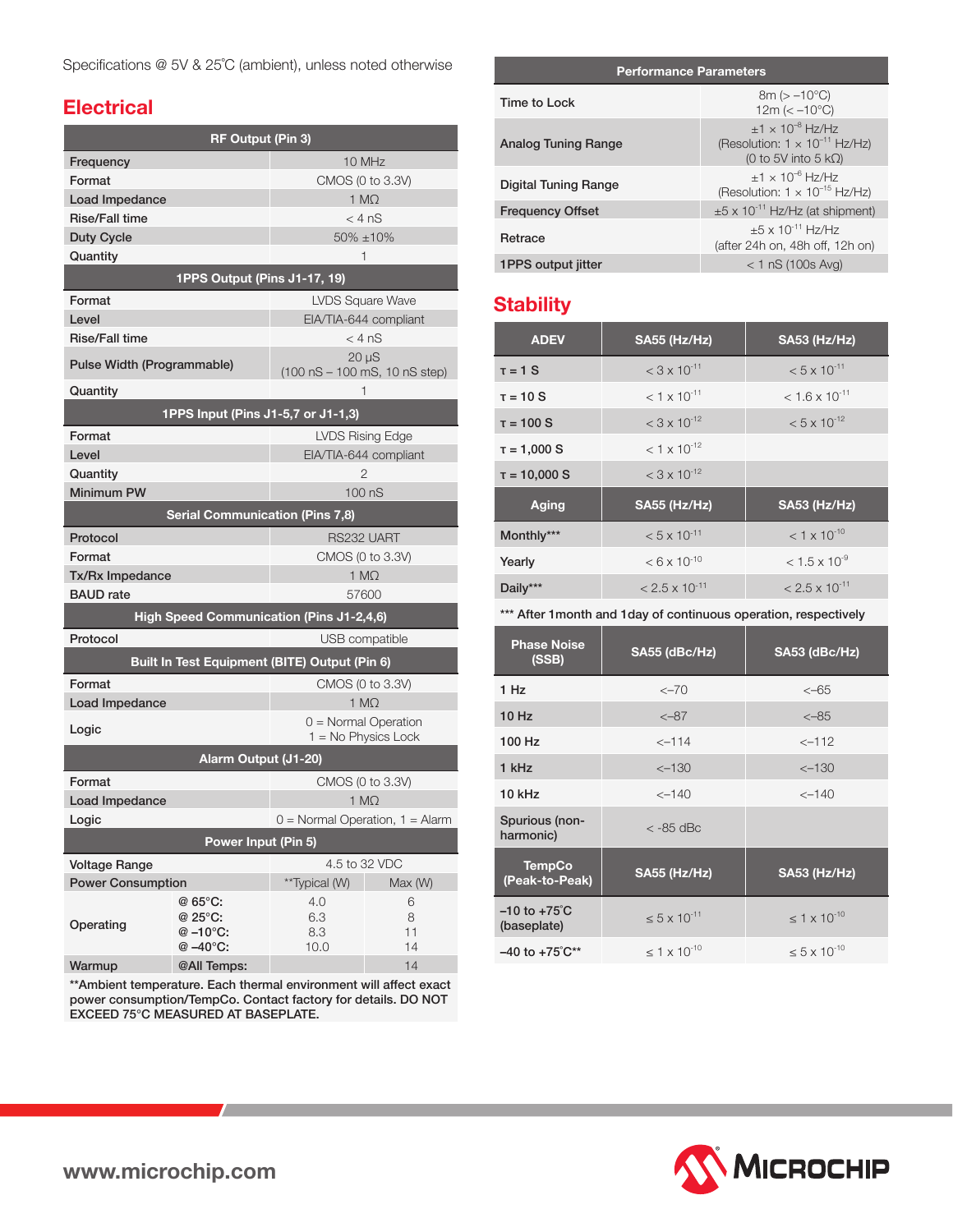### **Environmental**

| <b>Operating</b>                                  |                                                                                                                                                                                          |  |
|---------------------------------------------------|------------------------------------------------------------------------------------------------------------------------------------------------------------------------------------------|--|
| <b>Temperature Range</b>                          | $-40^{\circ}$ C to $+75^{\circ}$ C <sup>"</sup>                                                                                                                                          |  |
| <b>Magnetic Sensitivity</b><br>(frequency change) | < 2 Gauss ( $\pm$ 7 × 10 <sup>-11</sup> Hz/Hz /Gauss)                                                                                                                                    |  |
| <b>Voltage Sensitivity</b><br>(frequency change)  | $\pm$ 1VDC (<1 $\times$ 10 <sup>-11</sup> Hz/Hz, p-p)                                                                                                                                    |  |
| Vibration                                         | 7.7 g <sub>rms</sub> /axis per MIL-STD-810, Fig 514.7E-1, Category<br>24 (General Minimum Integrity Exposure):<br>no loss of lock.                                                       |  |
| <b>Shock</b>                                      | 30g, 11 msec half-sine pulse per MIL-STD-202, Method<br>213, Test Condition J, 18 shocks (3+ & 3- per axis):<br>no loss of lock, $\leq 4x10-8$ Hz/Hz frequency<br>perturbation momentary |  |
| Humidity                                          | GR-63-CORE, issue 4, April 2012, section 4.1.2                                                                                                                                           |  |
| Altitude                                          | 50,000 feet                                                                                                                                                                              |  |

| <b>Non-Operating (Storage &amp; Transport)</b> |                                                                                                                    |                                     |
|------------------------------------------------|--------------------------------------------------------------------------------------------------------------------|-------------------------------------|
| Temperature<br>Range                           |                                                                                                                    | $-55^{\circ}$ C to $+100^{\circ}$ C |
| Vibration                                      | 10.9 Grms @ 1 hr/axis per MIL-STD-810,<br>Fig 514.7E-1, Category 24<br>(General Minimum Integrity Exposure)        |                                     |
| Shock                                          | 50g, 11 msec half-sine pulse per MIL-STD-202.<br>Method 213, Test Condition A, 18 shocks<br>$(3 + 8.3 - per axis)$ |                                     |
| Altitude                                       | 70,000 feet                                                                                                        |                                     |
| Name                                           | <b>Part Number</b>                                                                                                 | <b>Description</b>                  |

| MAC-SA55     | 090-44550-01  | $5 \times 10^{-11}$ /mo, $5 \times 10^{-11}$<br>Tempco, AT disabled                 |
|--------------|---------------|-------------------------------------------------------------------------------------|
| MAC-SA53     | 090-44530-01  | $1x10^{-10}$ /mo, $1x10^{-10}$<br>Tempco, AT disabled<br>Note: $AT =$ Analog Tuning |
| MAC-SA5X Kit | 090-44500-000 | Developers Kit. Does not<br>include MAC                                             |

## **Mechanical**

| Size        | $2 \times 2 \times 0.7$ in.                                     |
|-------------|-----------------------------------------------------------------|
| Weight      | $<$ 100 g (3.5 oz)                                              |
| <b>MTBF</b> | 149,743 h (Ground Benign, per<br>MIL-HDBK-217F, 40°C baseplate) |
| <b>RoHS</b> | 2011/65/EU                                                      |

\*\*Ambient temperature. Each thermal environment will affect exact power consumption/TempCo. Contact factory for details. DO NOT EXCEED 75°C MEASURED AT BASEPLATE.

| <b>Baseplate Connector</b> |                           |  |
|----------------------------|---------------------------|--|
| Pin                        | <b>Function</b>           |  |
| 1                          | Analog Tuning             |  |
| $\overline{2}$             | Case Ground               |  |
| 3                          | <b>RF Output</b>          |  |
| $\overline{4}$             | GND (Signal & Supply)     |  |
| 5                          | Input Supply (4.5 to 32V) |  |
| 6                          | <b>BITE</b>               |  |
| $\overline{7}$             | <b>RS-232 Tx</b>          |  |
| 8                          | <b>RS-232 Rx</b>          |  |

|                | <b>J1 Connector</b> |
|----------------|---------------------|
| Pin            | <b>Function</b>     |
| 1              | PPS-in $1+$         |
| $\mathbf{3}$   | PPS-in 1-           |
| 5              | $PPS-in 0+$         |
| $\overline{7}$ | PPS-in 0-           |
| 9              | <b>GND</b>          |
| 11             | <b>NC</b>           |
| 13             | <b>NC</b>           |
| 15             | <b>GND</b>          |
| 17             | $PPS$ -out +        |
| 19             | PPS-out -           |
| $\overline{2}$ | USB data +          |
| $\overline{4}$ | USB data -          |
| 6              | <b>USB Power</b>    |
| 8              | <b>GND</b>          |
| 10             | <b>NC</b>           |
| 12             | <b>NC</b>           |
| 14             | <b>NC</b>           |
| 16             | <b>NC</b>           |
| 18             | <b>NC</b>           |
| 20             | <b>ALARM</b>        |